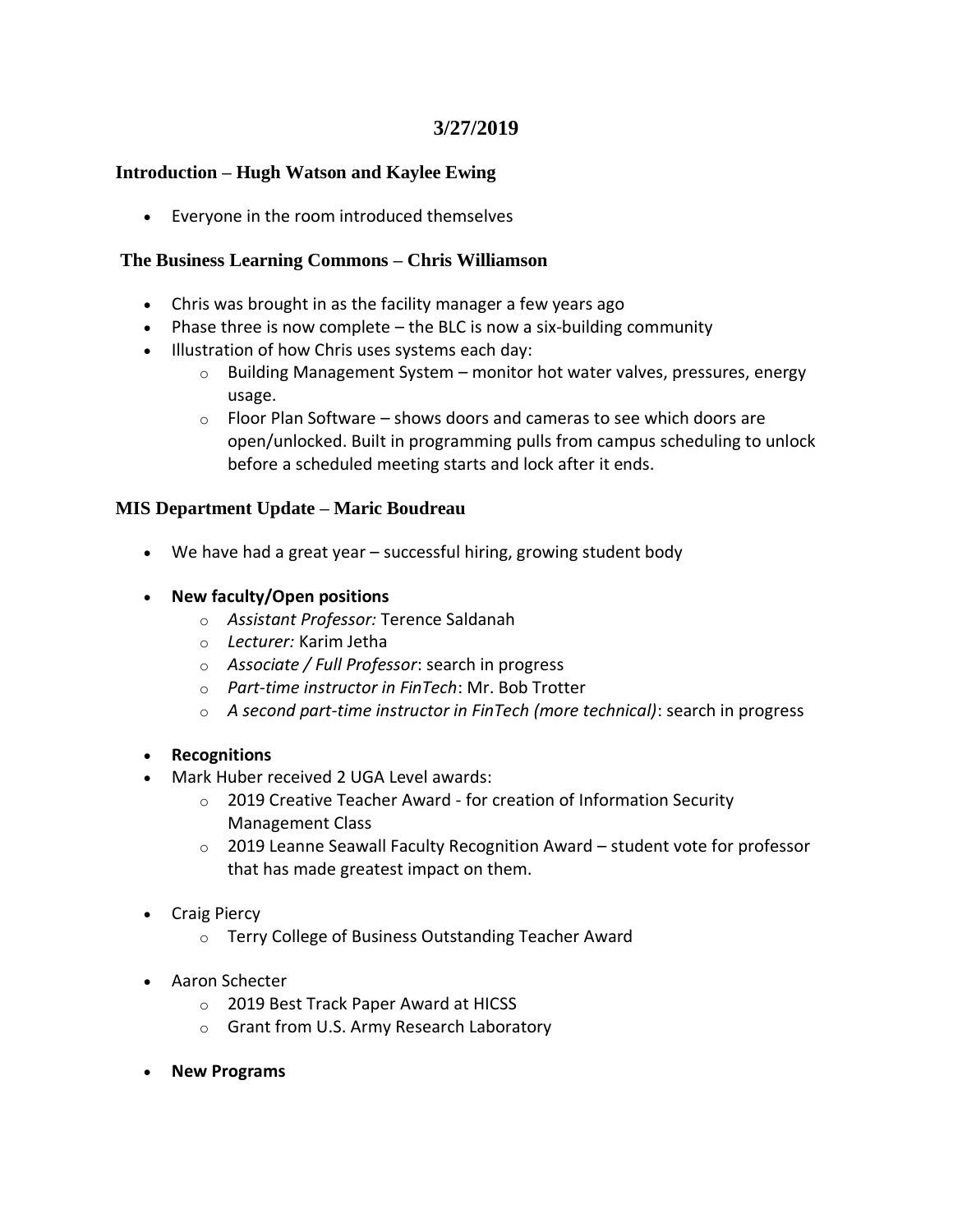- o MSBA Master of Science in Business Analytics
- MADA/KPMG Master of Accounting and Data Analytics
	- $\circ$  KPMG chose nine Universities across the nation to send students to. They will continue to work for KPMG after completing the program
- Area of Emphases in Data Analytics and Information Security
- BBA/MAcc Double Dawg Program
- MIS/MSBA Double Dawg Program
- Certificate in FinTech starts in Fall 2019 and is available to all UGA students
- **Undergraduate Enrollment**
	- $\circ$  671 Students 175 accepted in Spring 2019
	- $\circ$  Try to keep class size less than 45 students
	- o Selectivity remains high

### **MIS Student Organizations – Kaylee Ewing**

- Society for Management Information Systems (SMIS)
	- $\circ$  Perhaps the oldest MIS student organization in the country
	- o Had record attendance of 400 students in one information session this past semester
	- $\circ$  Huber is the club faculty advisor contact him for additional information at mhuber@uga.edu
- Women in Technology
	- o Open to all genders
	- $\circ$  Focus heavily on workshops often with companies (e.g., Protiviti, FTI)
- Society for Cyber Security
	- o Upcoming data privacy session
	- o Mostly MIS and CS students
- Society of Business Intelligence
	- $\circ$  Focus on Google Cloud Platform for this semester plan is to dig deep into one tool each semester
- Terry Student Consulting
	- $\circ$  Largest class of incoming junior consultants, with a selective acceptance process – 29 members
	- o Four current local engagements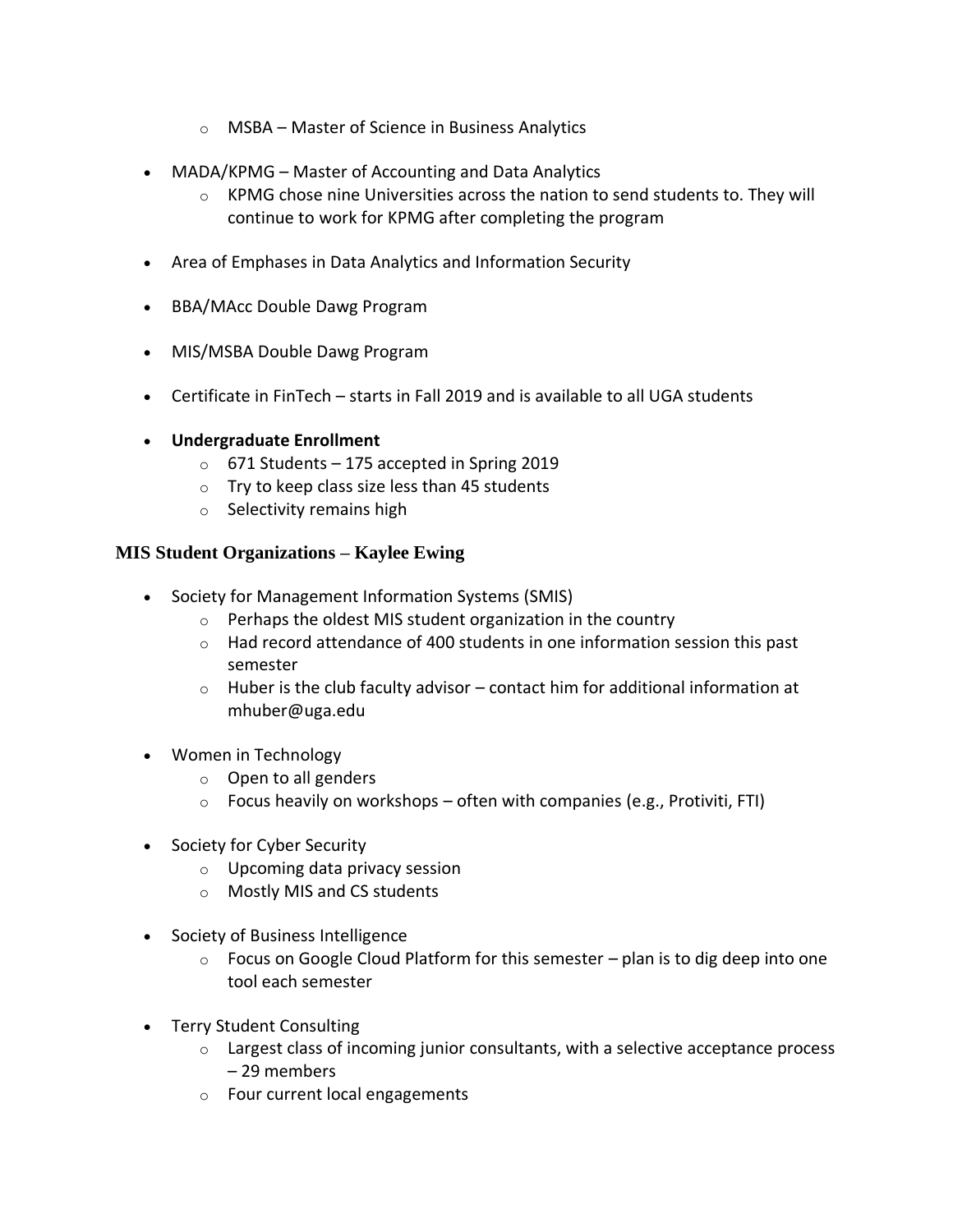- $\circ$  Looking for companies to come speak at meetings in the Fall
- MIS Student Advisory Board
	- $\circ$  Coffee Series gives students the opportunity to meet with faculty and PhD students in a small group setting
	- $\circ$  New Recruiting Pamphlet gives new MIS students insights into the consulting recruiting process so that they can be prepared for early recruiting

### **MBT Program Update – Craig Piercy**

- Completely Online Master of Business and Technology Program
	- o 100% Online delivery since 2015
	- o Part-Time program reaching working adults
	- $\circ$  Skills for the "sweet spot" between the C-suite and the technology teams
- Major growth in recent years:
	- o First program in 2015 had 10 students
	- o Most recent class has 40 students
- Improved Rankings (Online Business Programs Non-MBA)
	- $\circ$  #17 Overall up from #21 in 2018
	- $\circ$  #12 among public institutions up from #15 in 2018
- Program Updates
	- $\circ$  New Course MIST7516e: Advanced Topics of Business and Technology
		- Unit 1: Overview of FinTech
		- Unit 2: Blockchain
		- **Unit 3: Machine Learning**
	- $\circ$  Capstone Project Cycle Runs from February (2<sup>nd</sup> Semester) to December (4<sup>th</sup> Semester). Always looking for new projects.
- Trending topics in the meeting today could be added to the course in the future. Please let Dr. Craig Piercy know if you have any ideas about topics/skills for MBT students
- Keep MBT Program in mind for:
	- $\circ$  Student project opportunities
	- $\circ$  MBT Class of 2019 Graduating in May. Let Dr. Piercy know if you need a new team member!
	- o Currently recruiting students to begin in August. Please send any promising students Craig's way!
- Contact: cpiercy@uga.edu

# **Panel 1: "What Analytics Skills Should All Terry Graduates Have?"**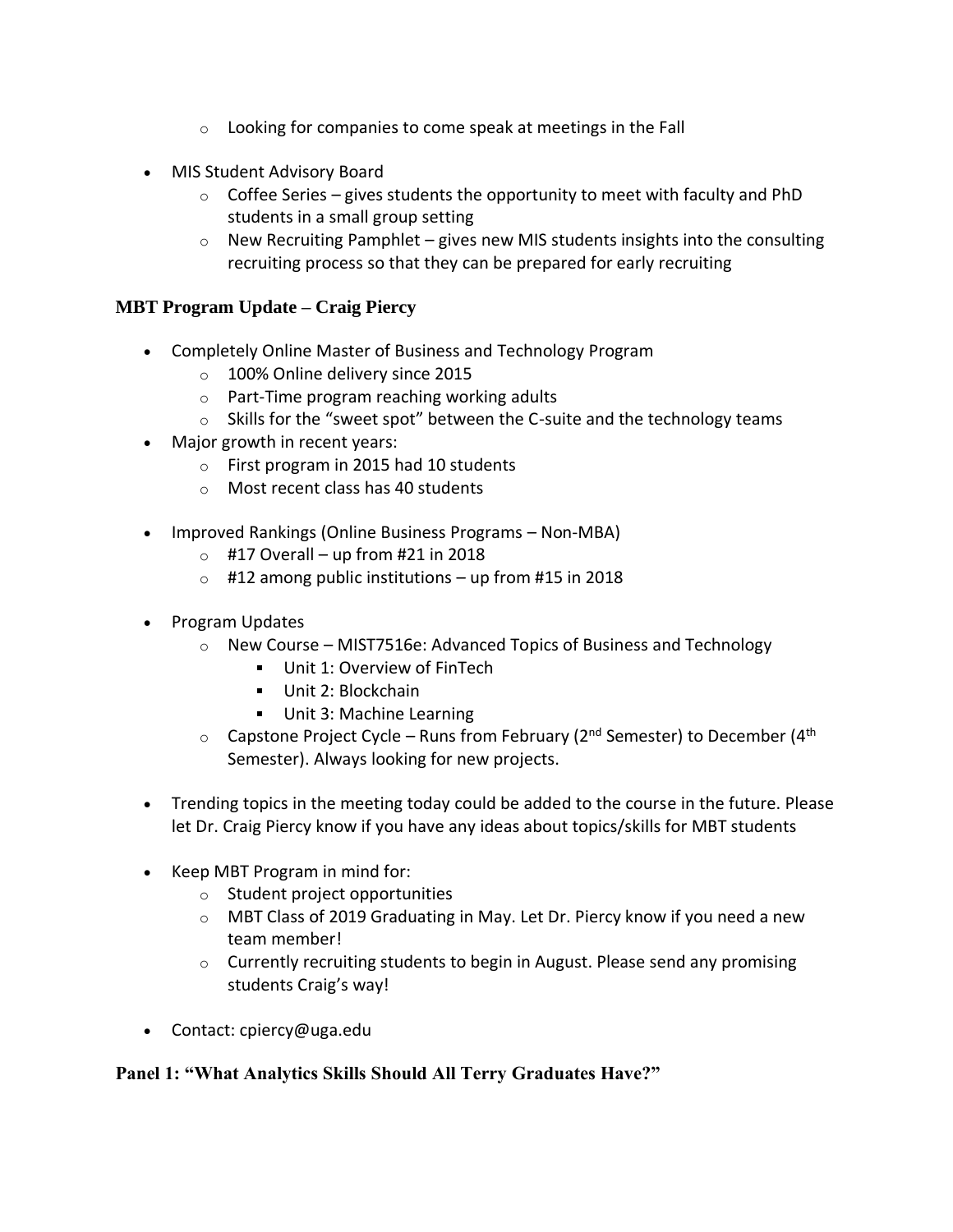- Panel Moderator: Hugh Watson
- Open Panel
- **Background:** Because of the increased importance of analytics, the dean has asked the MIS department to create a new course that will be required for all Terry Students. Students currently learn Excel, calculus, statistics, and whatever they learn in their major classes.

# *Q: What Analytics Skills Should All Terry Graduates Have?*

# $A$ :

- John Marzullo:
	- $\circ$  Gartner defines analytics in four different categories (descriptive, diagnostic, predictive, prescriptive) - not everyone in Terry need to get to the level that they can perform all four types of analyses, but they should understand that analytics has a wide spectrum and know how each type is used.
	- $\circ$  Every student should be data literate and should be able to build trust (by showing how they get to their conclusion) -> They should prepare their work to be able to stand behind it and answer questions that may arise during a presentation.
		- Communication is key: be able to tell the story, which often involves visualization. Let the data tell a story
	- $\circ$  Students need to understand how to clean data and account for missing or skewed data. They should know how to do the analysis and why that type of analysis solves that particular problem
- Matt McGivern:
	- $\circ$  Are we asking the right questions? Hard to train young consultants to ask the right question and also be able to know what the next question should be
	- $\circ$  What is the problem domain? Students need to think ahead toward that next piece of analysis to get done
	- $\circ$  Put an analytics lifecycle into the program clients are making key decisions on these analytics, so "decisioning" needs to be defensible
	- o As we automate, we will need to defend what we have automated. It is no longer a black box.
		- Teach students how to think about the question, the process to go through, the impact of the analysis and how the findings are going to be used (why it is so important to get it right)
	- o Other skills:
		- Sourcing: understanding where the data is coming from, and the validity and veracity of the data.
		- Extraction and ETL skills, light modeling, querying, and presenting are key skills for young data analysts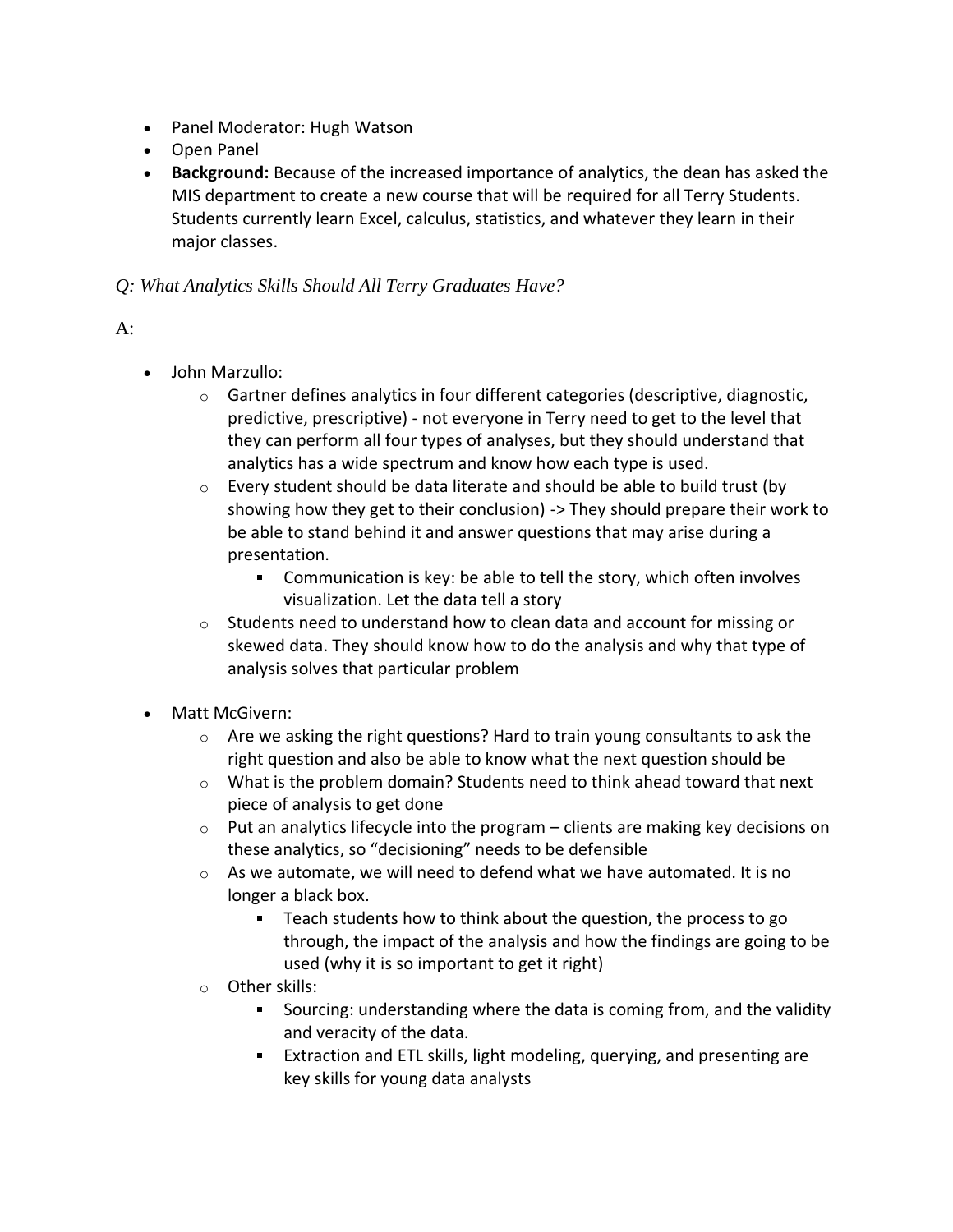- Colin Rice:
	- $\circ$  The software fluency of young professionals is typically pretty high, but they tend to struggle with is the approach/methodology to solving a problem (the why).
	- o The course should consist of two parts:
		- $1)$  what do you hope to get out of the analysis
		- 2) what should the questions be to get to the answer.
- Paul Shea:
	- $\circ$  Analytics is a multi-disciplinary activity and students should have experience with all aspects of the lifecycle.
		- Need to replicate activities with the students assign practical exercises so that students can go through the process of determining the right tools for the job. Walk them through that journey.
	- $\circ$  Start small spend a month doing the foundation, then later in the semester allow students to test new skills and build capabilities throughout the class while working on the same project.
	- $\circ$  Understand the importance of failing fast if a project is not meeting its goals
	- $\circ$  Take advantage of use cases on campus there is data everywhere.
- Jay Ferro:
	- $\circ$  Analytics life cycle is an evolution. One of the things that helps graduates is understanding the analytics lifecycle.
	- $\circ$  Need to meet the company where it is in terms of data fluency and knowledge of tools/methodologies.
	- $\circ$  Idea of Proofs of Concept is extremely powerful: teaching young professionals "did you know you can do this?" – doesn't have to be high cost and it can generate momentum for you and your organization
	- o Accuracy of data and timeliness of data are key topics for students to understand
- Rob Borrego:
	- $\circ$  Talk to other universities to find out key data points: what worked, what failed, employment rate, talk to graduates
	- $\circ$  Send out survey to discover coverage of other universities

# **Key Points:**

- Know how to approach a particular problem, there is no universal methodology
- Know the importance of understanding and being able to trust your data
- Students need to the analytics lifecycle from beginning to end
- MIS majors must have an overlap of understanding with the heavy technical analytics people, and then be able to communicate/present the conclusions with a full understanding of the data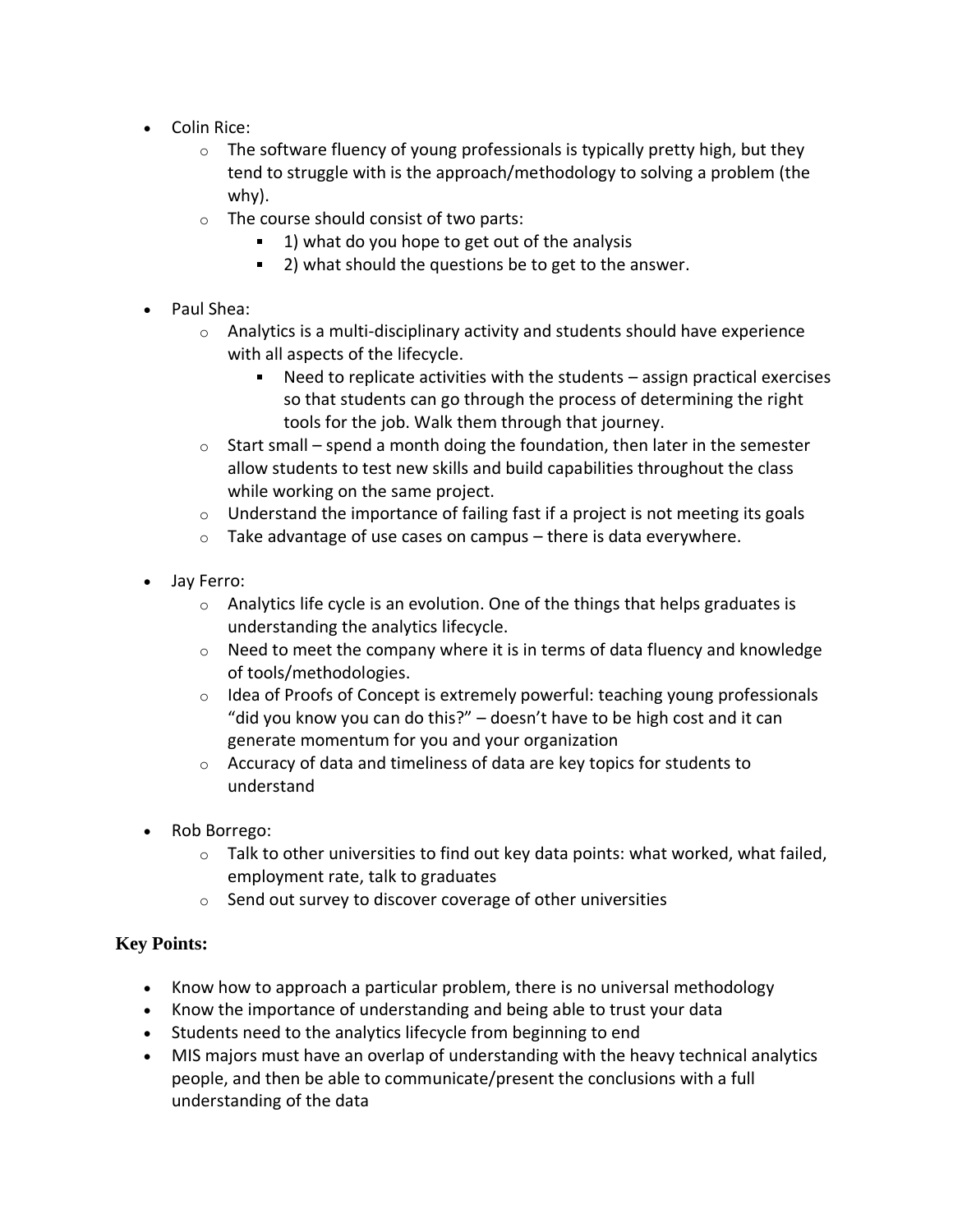• Familiarize students with the four types of analytics

*Q: Is a course in analytics the right place to teach students storytelling?*

 $A$ :

- Tim Whitmire:
	- o Understand your audience and craft your presentation
	- $\circ$  Know the problem statement what is the problem you are trying to solve
- Matt McGivern
	- $\circ$  Communication for analytics project is different from that of a regular project
		- Looking for a specific answer to a specific question, the journey from the hypothesis to the conclusion requires data competency
- Jay Ferro
	- $\circ$  Telling the story and having confidence in your data requires that all of the foundational data elements are agreed upon

**Key Takeaway:** Continue to build presentation/communication skills

*Q: What is a good class structure? What would be most beneficial for students?*

- Approaching an entire set of business problems with a data lens from beginning to end. (from mess to actionable, accurate, timely data)
- Expose students to dirty data sets so that they can learn to work through from the beginning to the end

*Q: Do you think it is important for every graduating Terry Student to be able to understand how a relational database is structured and to write a simple SQL statement*

• Almost all say "yes"

*Q: What about building a data model from which simple queries could be run?*

- All say "no"
- Opposing point to consider there is an aspect to data modeling that requires students to understand key constraints. It is important to understand the underlying data model when dealing with tools such as Tableau.

*Q: Is hands on usage of Tableau, Power BI, Qlik, etc. necessary?*

• All say "yes"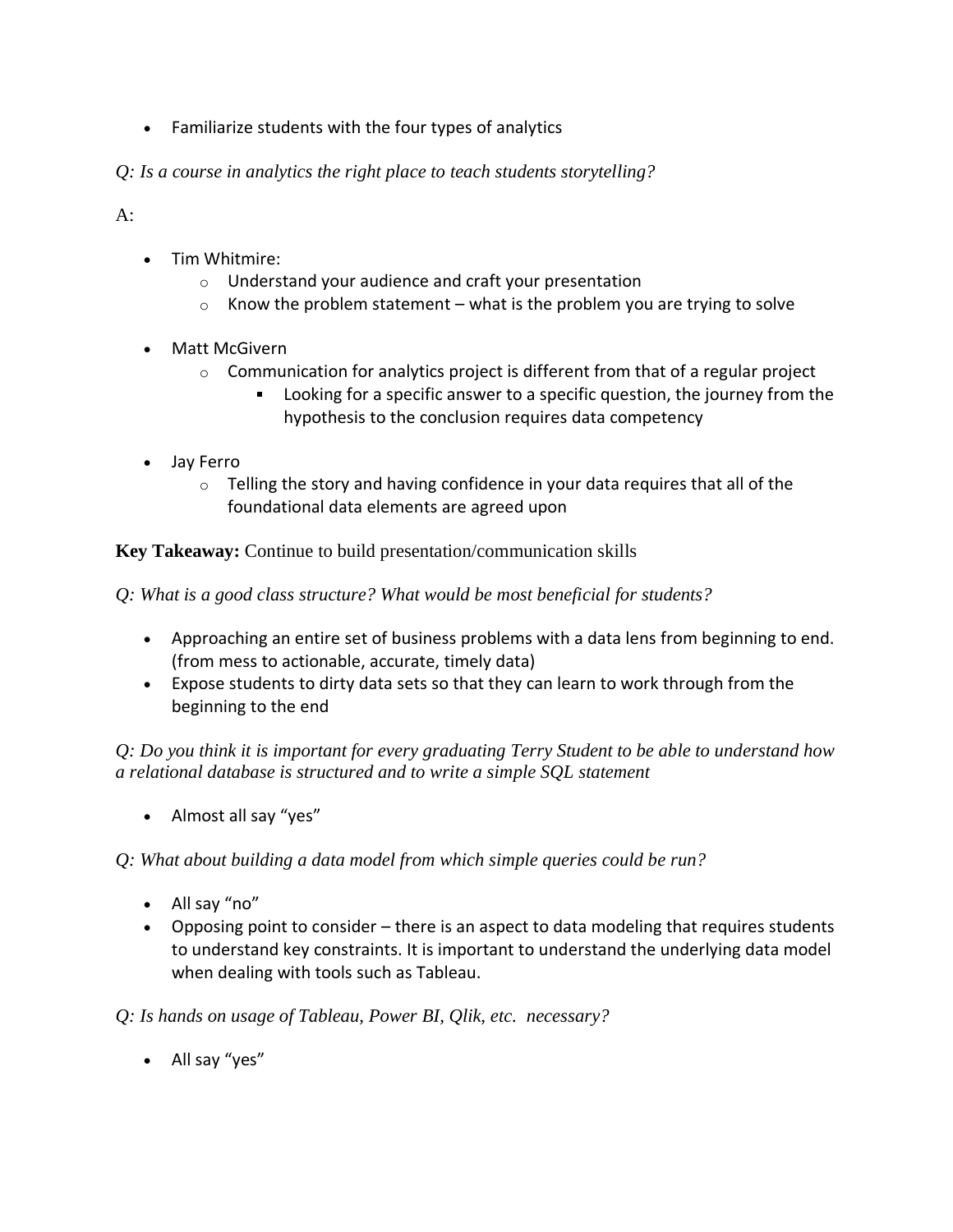# *Q: Be able to write code, such as Python?*

• Nearly all say "no"

*Q: What additional hands on skills, if any, should be included?*

• Experience with leading edge products (Salesforce, Tableau, etc.)

# **Panel 2: "Trends that Will Impact MIS Education"**

- Panel Moderator: Maric Boudreau
- Panel: Steve Follin (ISG), Marline Santiago-Cook (Brambles), Bob Trotter (Gartner), Mark Bryson (Deloitte)

### A:

- Steve Follin
	- o Two components to MIS education
		- $\blacksquare$ How do you do IS?
			- Communication whatever you do, make sure that students are practicing communication. Especially communicating with non-IT people and people "upstairs"
			- **Transformation management process ("Problem solving"** process")
				- $\blacksquare$  "Ideation" figure out what it is you want to do and get everyone on the same page
				- Technical planning (requirements gathering, etc.)
				- Organizational change management less represented in IS programs. Important for students to understand that there is the people aspect of IT transformation
			- What do you work on?  $\blacksquare$ 
				- Understanding the Statement of Work avoiding scope creep.
			- Cloud computing is here get students familiar with cloud applicatons
			- Agile revolution students should learn about agile development and be comfortable with its application
- Bob Trotter
	- $\circ$  There is a whole new wave of digital any organization that is asset intensive is ripe for disruption.
	- o Two aspects to digital:
		- **•** Optimization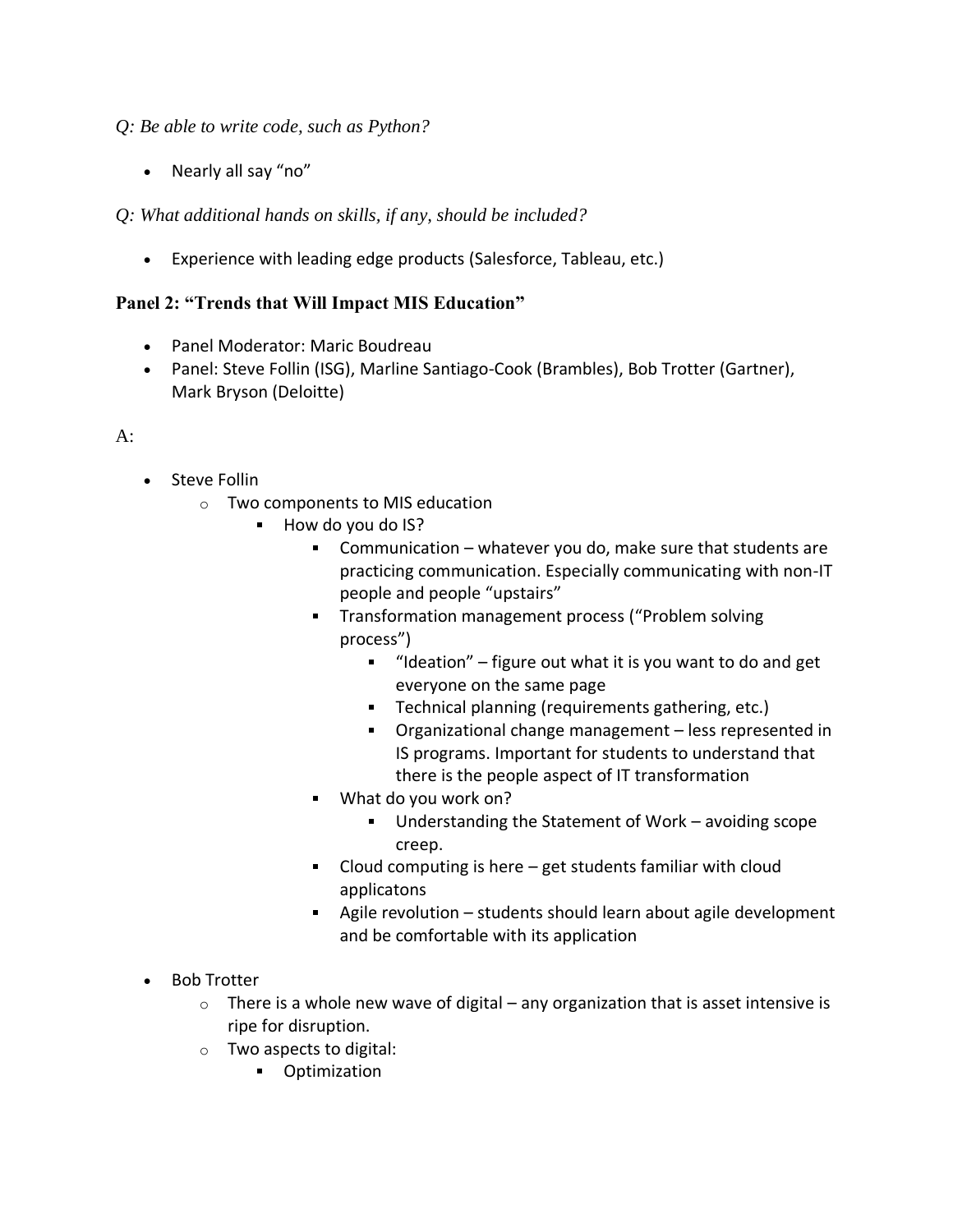- $\mathbf{u} = \mathbf{u}$ Digital dexterity – there is no correlation to age. People must have the aptitude and be willing to try things and work in a digital environment
- Use gamification techniques to test digital dexterity skills
- **Transformation** 
	- **•** Disrupt or be disrupted
	- **Skill: working in matrix environments.** 
		- e. What would it be like to work in an environment in which you have two bosses?
- Marline Santiago-Cook
	- o How do we manage systems that are now broken into pieces all around the world; Especially when they are managed and governed by different rules?
	- o Machine Learning: how can you get to the problem before it happens?
	- $\circ$  Using data to drive insights and the growth What are the different ways that we can use the data we have? And how can we monetize it?
	- $\circ$  Be well rounded not just knowledge in data, but also business case, organizational management/change, etc.
- Mark Bryson
	- $\circ$  Oil and Gas Industry what is happening today?
		- The demographic, perspective, and understanding of the C-level people is changing quickly. The idea that the "old guys just don't get it" no longer applies in most situations
		- The future of work is what is going to happen at the convergence of people, process, and technology
			- Workforce is changing
			- **EXEC** Leadership in industry is changing
			- Student and faculty need to match their intensity and knowledge

# **Additional Notes:**

- Data privacy and protection is a major trend right now. GDPR in Europe and additional regulations being developed in the US mean privacy will be a vital topic for IS education in the years to come.
- Keep MIS technical, whether or not the students are going to be using it on a daily basis. Key aspect of recruitment of MIS majors
- Ethics typically not attached to MIS, but with the advent of new technologies they are essential to understand as a student working with technology